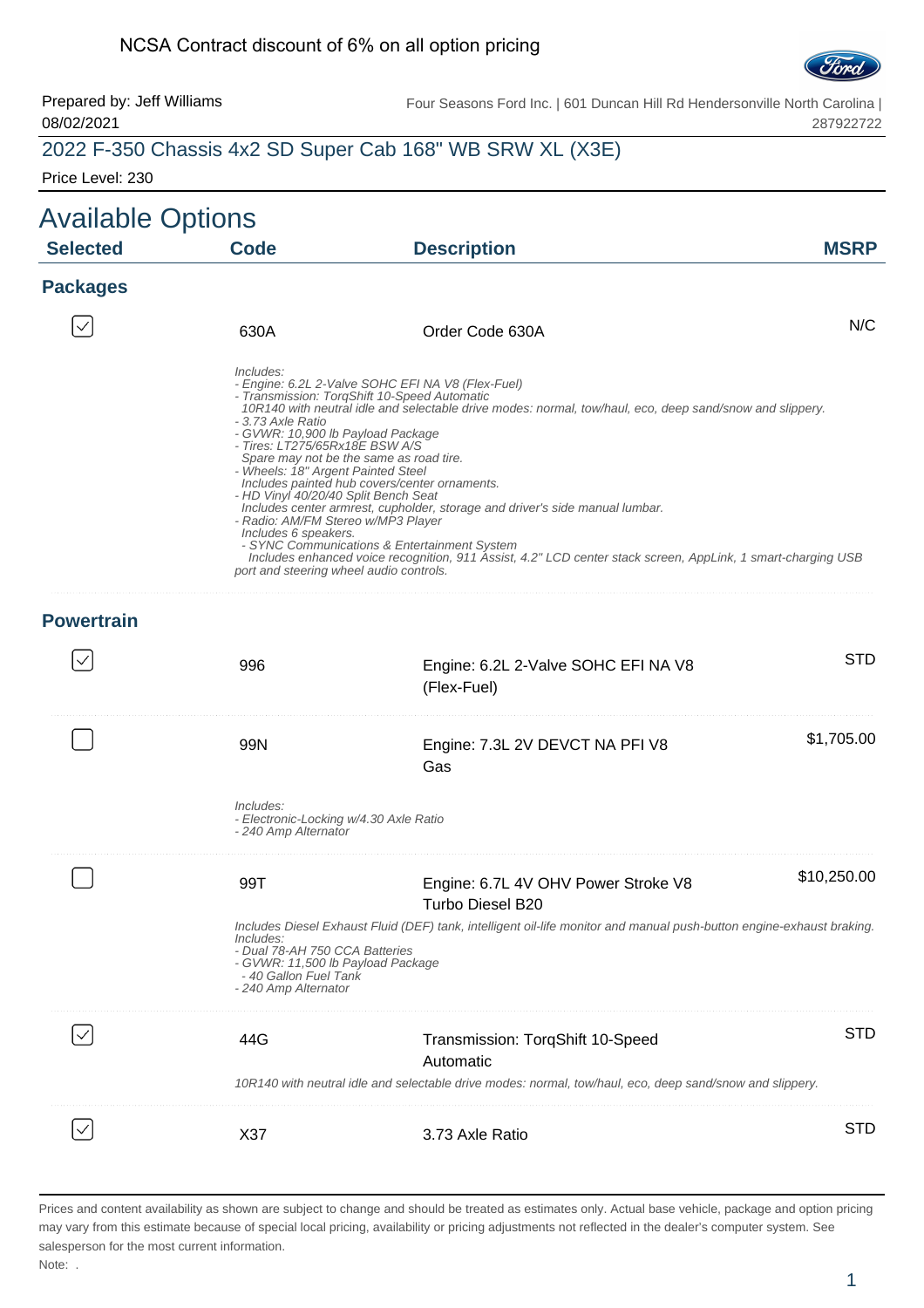

### 2022 F-350 Chassis 4x2 SD Super Cab 168" WB SRW XL (X3E)

Price Level: 230

|             |                                                                                                                                                                                                                                                                                                                                                                                                                                                                                                                                                                                                                                                                                                                                                                                                                                                                                                                                                                                                                                                                                                                                                                                                                                          | <b>Available Options (cont'd)</b>                           |                           |
|-------------|------------------------------------------------------------------------------------------------------------------------------------------------------------------------------------------------------------------------------------------------------------------------------------------------------------------------------------------------------------------------------------------------------------------------------------------------------------------------------------------------------------------------------------------------------------------------------------------------------------------------------------------------------------------------------------------------------------------------------------------------------------------------------------------------------------------------------------------------------------------------------------------------------------------------------------------------------------------------------------------------------------------------------------------------------------------------------------------------------------------------------------------------------------------------------------------------------------------------------------------|-------------------------------------------------------------|---------------------------|
| <b>MSRP</b> | <b>Description</b>                                                                                                                                                                                                                                                                                                                                                                                                                                                                                                                                                                                                                                                                                                                                                                                                                                                                                                                                                                                                                                                                                                                                                                                                                       | <b>Code</b>                                                 | <b>Selected</b>           |
| \$390.00    | Electronic-Locking w/3.73 Axle Ratio                                                                                                                                                                                                                                                                                                                                                                                                                                                                                                                                                                                                                                                                                                                                                                                                                                                                                                                                                                                                                                                                                                                                                                                                     | X <sub>3</sub> E                                            |                           |
| \$390.00    | Electronic-Locking w/4.30 Axle Ratio                                                                                                                                                                                                                                                                                                                                                                                                                                                                                                                                                                                                                                                                                                                                                                                                                                                                                                                                                                                                                                                                                                                                                                                                     | X4M                                                         |                           |
| <b>STD</b>  | GVWR: 10,900 lb Payload Package<br>Complete restrictions/requirements not available.                                                                                                                                                                                                                                                                                                                                                                                                                                                                                                                                                                                                                                                                                                                                                                                                                                                                                                                                                                                                                                                                                                                                                     | <b>STDGV</b>                                                |                           |
| N/C         | GVWR: 10,000 lb Payload Downgrade<br>Pkg                                                                                                                                                                                                                                                                                                                                                                                                                                                                                                                                                                                                                                                                                                                                                                                                                                                                                                                                                                                                                                                                                                                                                                                                 | 68D                                                         |                           |
| N/C         | GVWR: 9,800 lb Payload Downgrade<br>Package                                                                                                                                                                                                                                                                                                                                                                                                                                                                                                                                                                                                                                                                                                                                                                                                                                                                                                                                                                                                                                                                                                                                                                                              | 68D                                                         |                           |
| N/C         | GVWR: 11,500 lb Payload Package                                                                                                                                                                                                                                                                                                                                                                                                                                                                                                                                                                                                                                                                                                                                                                                                                                                                                                                                                                                                                                                                                                                                                                                                          | <b>NONGV</b><br>Includes:<br>- 40 Gallon Fuel Tank          |                           |
| \$315.00    | <b>CNG/Propane Gaseous Engine Prep</b><br>Package<br>Includes hardened engine intake valves, valve seats and bi-fuel manifold. This package does not include<br>CNG/Propane fuel tanks, lines, etc. Vehicle will be equipped with the standard factory gasoline fuel system. Additional<br>equipment combined with Certified calibration reflash is required, from an external upfitter, to convert the vehicle to a<br>CNG/Propane fueled vehicle. See Alternative Fuel Buyers Guide: www.ford.com/altfuelbuyersguide Ford Motor<br>Company does not provide an exhaust or evaporative emissions certificate with this option when converted to use<br>CNG or Propane fuel. Ford does not represent that a vehicle converted to use CNG or Propane will comply with all<br>applicable U.S. or Canadian safety standards. It is the responsibility of the final stage manufacturer (body-builder,<br>installer, alterer or subsequent stage manufacturer) to determine that any vehicle converted to use CNG or Propane<br>complies with U.S. Federal, California or Canadian exhaust and evaporative emission requirements, Federal fuel<br>economy standards, U.S. and Canadian safety standards, labeling and any other requirements. | 98F                                                         |                           |
|             |                                                                                                                                                                                                                                                                                                                                                                                                                                                                                                                                                                                                                                                                                                                                                                                                                                                                                                                                                                                                                                                                                                                                                                                                                                          |                                                             | <b>Wheels &amp; Tires</b> |
| <b>STD</b>  | Tires: LT275/65Rx18E BSW A/S                                                                                                                                                                                                                                                                                                                                                                                                                                                                                                                                                                                                                                                                                                                                                                                                                                                                                                                                                                                                                                                                                                                                                                                                             | <b>TCH</b><br>Spare may not be the same as road tire.       |                           |
| \$170.00    | Tires: LT245/75Rx17E BSW PLUS A/S                                                                                                                                                                                                                                                                                                                                                                                                                                                                                                                                                                                                                                                                                                                                                                                                                                                                                                                                                                                                                                                                                                                                                                                                        | T <sub>D</sub> 8<br>Spare may not be the same as road tire. |                           |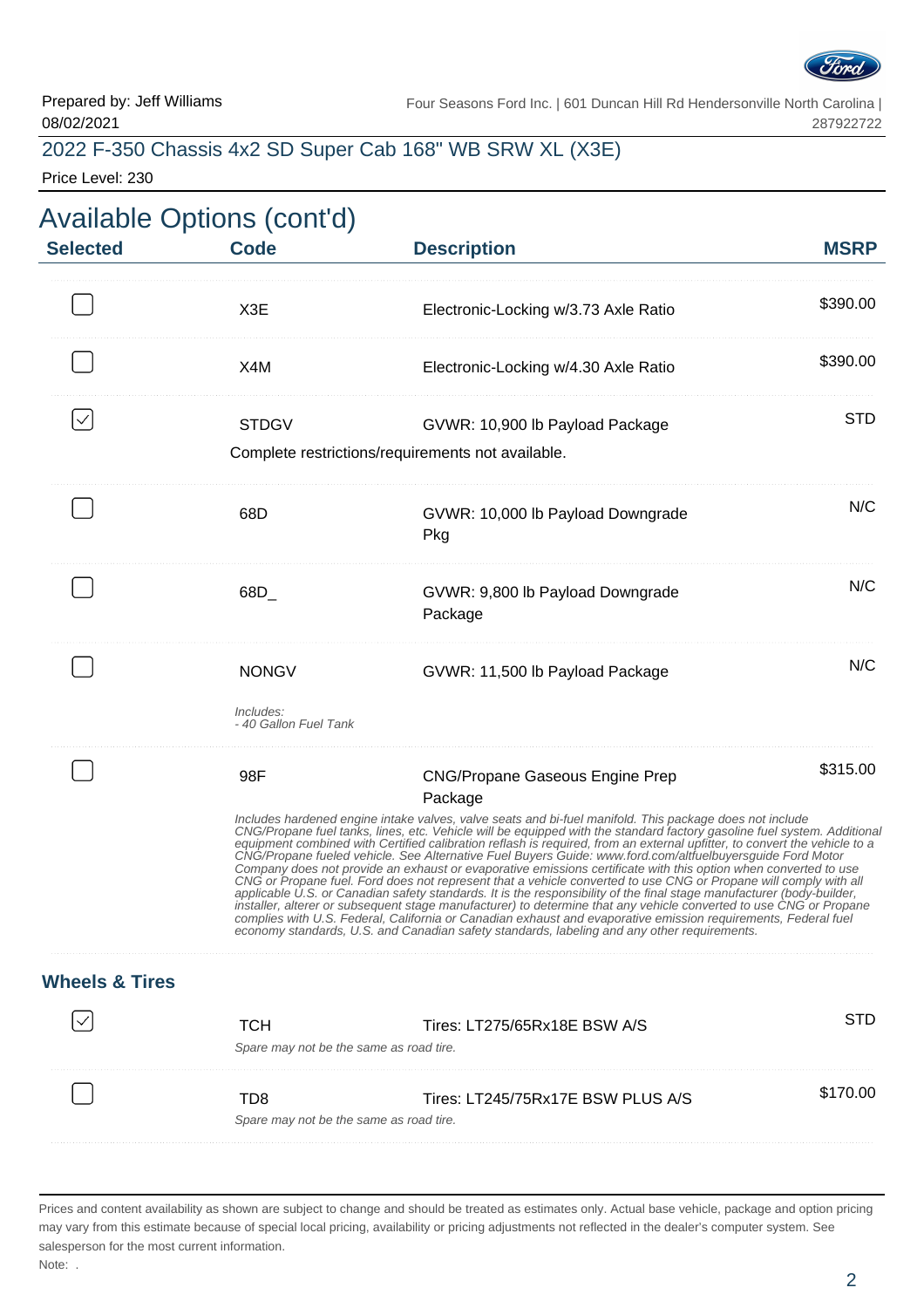

# 2022 F-350 Chassis 4x2 SD Super Cab 168" WB SRW XL (X3E)

Price Level: 230

| <b>Selected</b>              | <b>Code</b>                                                                                   | <b>Description</b>                                                                                                 | <b>MSRP</b>           |
|------------------------------|-----------------------------------------------------------------------------------------------|--------------------------------------------------------------------------------------------------------------------|-----------------------|
|                              | <b>TBM</b><br>Spare may not be the same as road tire.                                         | Tires: LT245/75Rx17E BSW A/T                                                                                       | \$165.00              |
|                              | <b>TCD</b><br>Spare may not be the same as road tire.                                         | Tires: LT265/70Rx17E OWL A/T                                                                                       | \$455.00              |
| $\checkmark$                 | 64F                                                                                           | Wheels: 18" Argent Painted Steel<br>Includes painted hub covers/center ornaments.                                  | <b>STD</b>            |
|                              | 64A                                                                                           | Wheels: 17" Argent Painted Steel<br>Includes painted hub covers/center ornaments.                                  | N/C                   |
|                              | 512<br>Required in Rhode Island.<br>Excludes carrier.<br>Includes:<br>- 2-Ton Mechanical Jack | Spare Tire, Wheel & Jack                                                                                           | \$350.00              |
|                              | 51D                                                                                           | Spare Tire & Wheel Delete (Regional)<br>- Option Discount                                                          | \$0.00<br>$-$ \$85.00 |
|                              |                                                                                               | Only available to pool accounts for sales to Rhode Island.                                                         |                       |
| <b>Seats &amp; Seat Trim</b> |                                                                                               |                                                                                                                    |                       |
|                              | A                                                                                             | HD Vinyl 40/20/40 Split Bench Seat<br>Includes center armrest, cupholder, storage and driver's side manual lumbar. | <b>STD</b>            |
|                              |                                                                                               | Cloth 40/20/40 Split Bench Seat<br>Includes center armrest, cupholder, storage and driver's side manual lumbar.    | \$100.00              |
|                              | Includes driver's side manual lumbar.                                                         | Vinyl 40/Mini-Console/40 Front Seat                                                                                | \$355.00              |
|                              | 4<br>Includes driver's side manual lumbar.                                                    | Cloth 40/Mini-Console/40 Front Seat                                                                                | \$515.00              |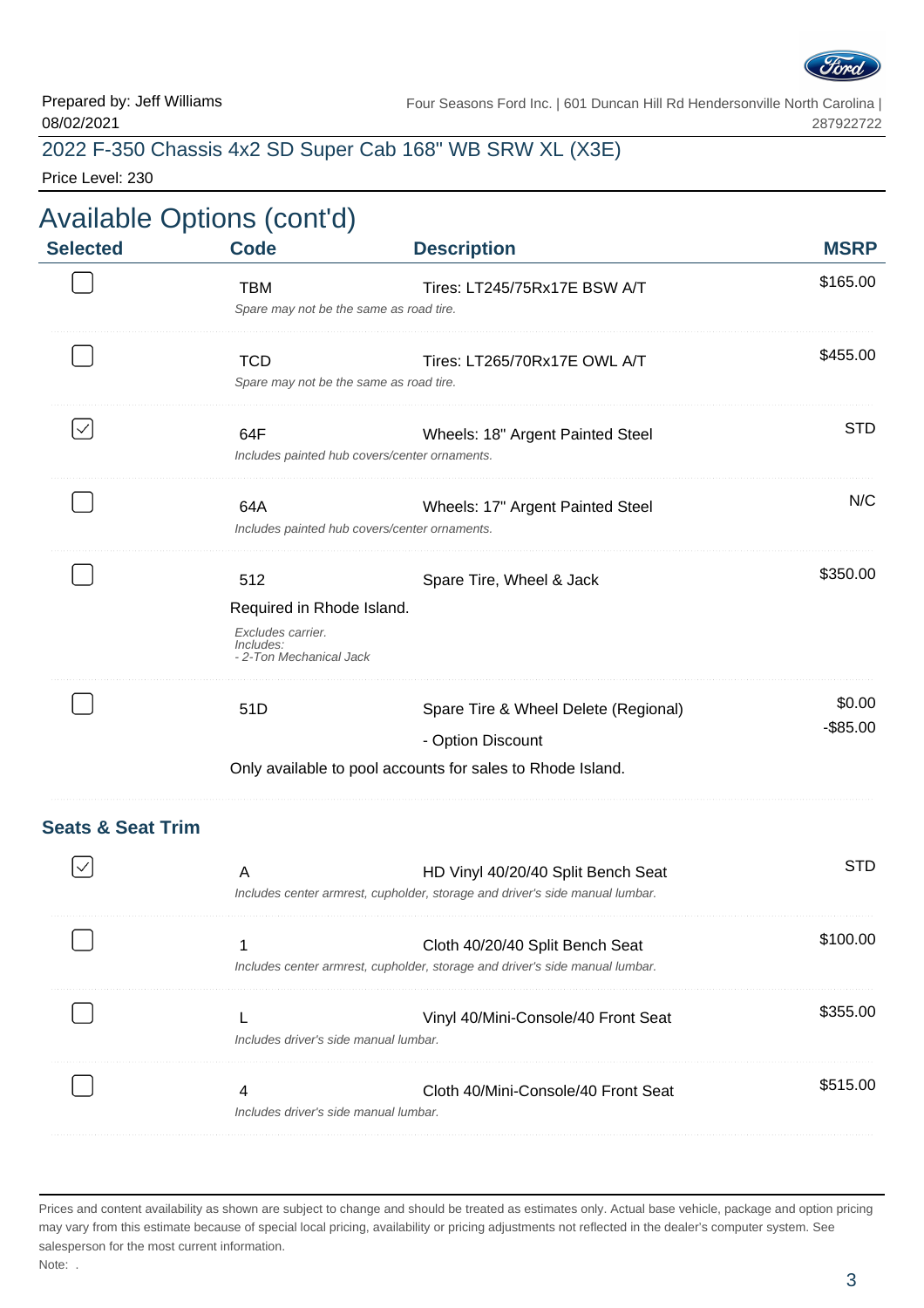

### 2022 F-350 Chassis 4x2 SD Super Cab 168" WB SRW XL (X3E)

Price Level: 230

|                      | <b>Available Options (cont'd)</b>                                                                                |                                                                                                                                                                                                                                                                          |             |
|----------------------|------------------------------------------------------------------------------------------------------------------|--------------------------------------------------------------------------------------------------------------------------------------------------------------------------------------------------------------------------------------------------------------------------|-------------|
| <b>Selected</b>      | <b>Code</b>                                                                                                      | <b>Description</b>                                                                                                                                                                                                                                                       | <b>MSRP</b> |
| <b>Other Options</b> |                                                                                                                  |                                                                                                                                                                                                                                                                          |             |
|                      | <b>PAINT</b>                                                                                                     | Monotone Paint Application                                                                                                                                                                                                                                               | <b>STD</b>  |
|                      | 168WB                                                                                                            | 168" Wheelbase                                                                                                                                                                                                                                                           | STD         |
|                      | <b>STDRD</b><br>Includes 6 speakers.<br>Includes:                                                                | Radio: AM/FM Stereo w/MP3 Player<br>- SYNC Communications & Entertainment System<br>Includes enhanced voice recognition, 911 Assist, 4.2" LCD center stack screen, AppLink, 1 smart-charging USB port                                                                    | <b>STD</b>  |
|                      | and steering wheel audio controls.                                                                               |                                                                                                                                                                                                                                                                          |             |
|                      | 61J                                                                                                              | 2-Ton Mechanical Jack                                                                                                                                                                                                                                                    | \$55.00     |
|                      | Required in Rhode Island.                                                                                        |                                                                                                                                                                                                                                                                          |             |
|                      | 531                                                                                                              | <b>Trailer Tow Package</b><br>Includes aftermarket trailer brake wiring kit. Trailer brake controller not included. Note: Salespersons source book or<br>Ford RV trailer towing guide should be consulted for specific trailer towing or camper limits and corresponding | \$45.00     |
|                      |                                                                                                                  | required equipment, axle ratios and model availability.                                                                                                                                                                                                                  |             |
|                      | 96V                                                                                                              | XL Value Package                                                                                                                                                                                                                                                         | \$395.00    |
|                      | Includes:<br>- XL Decor Group<br>- Chrome Front Bumper<br>- Steering Wheel-Mounted Cruise Control                | - Bright Chrome Hub Covers & Center Ornaments                                                                                                                                                                                                                            |             |
|                      | 90L                                                                                                              | <b>Power Equipment Group</b>                                                                                                                                                                                                                                             | \$915.00    |
|                      | <i>Includes:</i><br>- Accessory Delay<br>- Advanced Security Pack                                                | Deletes passenger side lock cylinder. Includes upgraded door-trim panel.                                                                                                                                                                                                 |             |
|                      | - MyKey                                                                                                          | Includes SecuriLock Passive Anti-Theft System (PATS) and inclination/intrusion sensors.<br>- Folding Trailer Tow Mirrors w/Power Heated Glass<br>Includes manual telescoping, heated convex spotter mirror and integrated clearance lamps/turn signals.                  |             |
|                      | Includes owner controls feature.<br>- Power Front & Rear Side Windows<br>- Power Locks<br>- Remote Keyless Entry | Includes 1-touch up/down driver/passenger window.                                                                                                                                                                                                                        |             |
|                      | 67H                                                                                                              | <b>Heavy-Service Front Suspension</b>                                                                                                                                                                                                                                    | \$125.00    |
|                      |                                                                                                                  | Package                                                                                                                                                                                                                                                                  |             |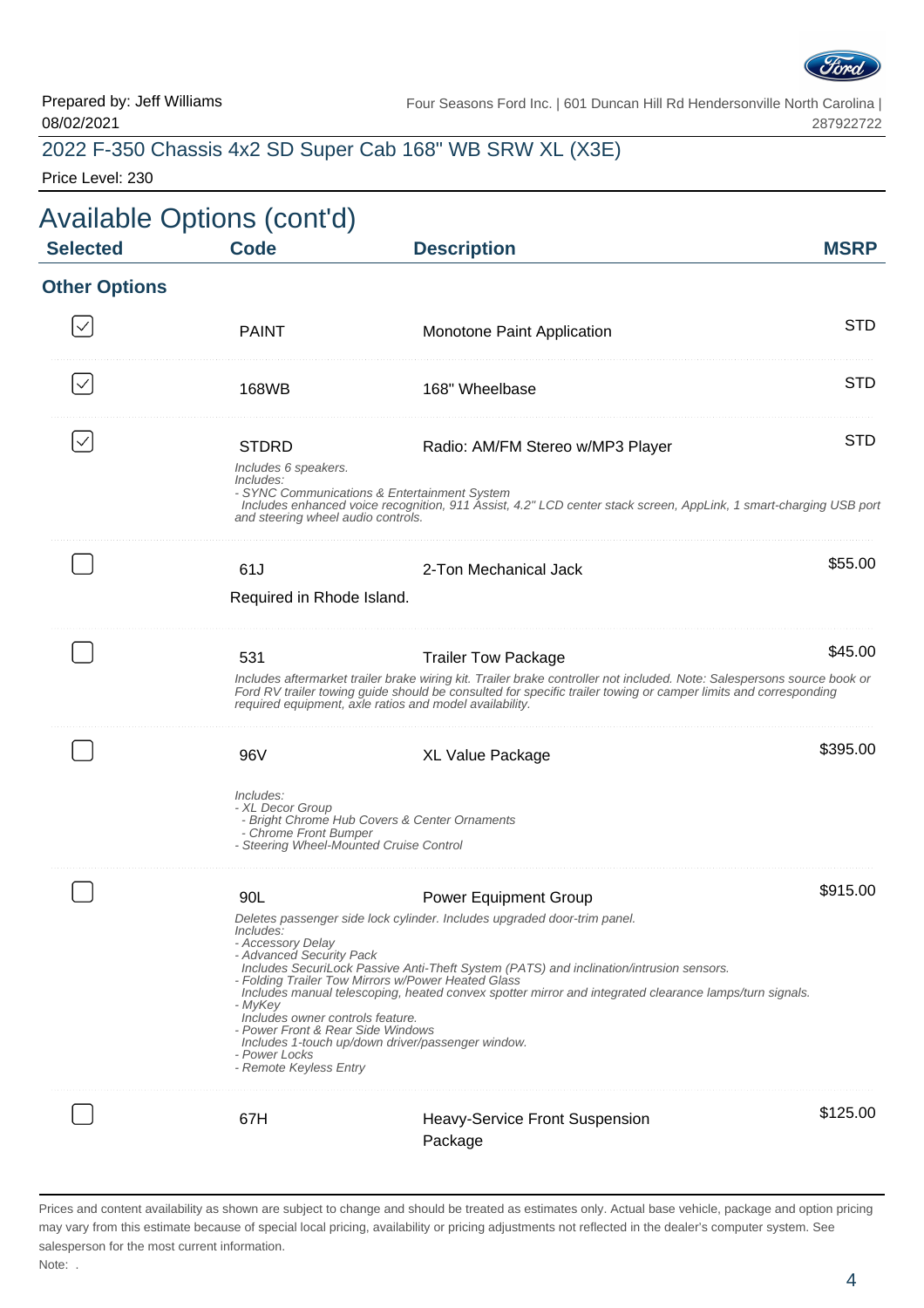

# 2022 F-350 Chassis 4x2 SD Super Cab 168" WB SRW XL (X3E)

Price Level: 230

|                 | <b>Available Options (cont'd)</b>  |                                                                                                                                                                                                                                                                                                                                                                                                                                                                                                                                   |             |
|-----------------|------------------------------------|-----------------------------------------------------------------------------------------------------------------------------------------------------------------------------------------------------------------------------------------------------------------------------------------------------------------------------------------------------------------------------------------------------------------------------------------------------------------------------------------------------------------------------------|-------------|
| <b>Selected</b> | <b>Code</b>                        | <b>Description</b>                                                                                                                                                                                                                                                                                                                                                                                                                                                                                                                | <b>MSRP</b> |
|                 | with the addition of this package. | Includes pre-selected heavy-service front springs (see Order Guide Supplemental Reference for springs/FGAWR of<br>specific vehicle configurations). Recommended only on vehicles which will permanently utilize aftermarket equipment<br>such as heavy-duty winches, brush guards or other apparatus which loads the front axle to the specified Gross Axle<br>Weight Rating (GÁWR). Note 1: May result in a deterioration of ride quality. Note 2: Vehicle ride height will increase                                             |             |
|                 | 67X                                | <b>Extra Heavy-Service Suspension</b><br>Package                                                                                                                                                                                                                                                                                                                                                                                                                                                                                  | \$125.00    |
|                 |                                    | Includes pre-selected extra heavy-service front springs (see Order Guide Supplemental Reference for<br>springs/FGAWR of specific vehicle configurations). Recommended only on vehicles which will permanently utilize<br>aftermarket equipment such as heavy-duty winches, brush guards or other apparatus which loads the front axle to the<br>specified Gross Axle Weight Rating (GAWR). Note 1: May result in a deterioration of ride quality. Note 2: Vehicle ride<br>height will increase with the addition of this package. |             |
|                 | 41H                                | <b>Engine Block Heater</b>                                                                                                                                                                                                                                                                                                                                                                                                                                                                                                        | \$100.00    |
|                 | 62R                                | <b>Transmission Power Take-Off Provision</b><br>Includes mobile and stationary PTO modes.                                                                                                                                                                                                                                                                                                                                                                                                                                         | Variable    |
|                 | 86A                                | Programmable Engine Idle Shutdown -<br>5 Minute                                                                                                                                                                                                                                                                                                                                                                                                                                                                                   | \$250.00    |
|                 | 86B                                | Programmable Engine Idle Shutdown -<br>10 Minute                                                                                                                                                                                                                                                                                                                                                                                                                                                                                  | \$250.00    |
|                 | 86C                                | Programmable Engine Idle Shutdown -<br>15 Minute                                                                                                                                                                                                                                                                                                                                                                                                                                                                                  | \$250.00    |
|                 | 86D                                | Programmable Engine Idle Shutdown -<br>20 Minute                                                                                                                                                                                                                                                                                                                                                                                                                                                                                  | \$250.00    |
|                 | 98R                                | <b>Operator Commanded Regeneration</b>                                                                                                                                                                                                                                                                                                                                                                                                                                                                                            | \$250.00    |
|                 | 86M                                | Dual 78 AH Battery                                                                                                                                                                                                                                                                                                                                                                                                                                                                                                                | \$210.00    |
|                 | 18A                                | Upfitter Interface Module                                                                                                                                                                                                                                                                                                                                                                                                                                                                                                         | \$295.00    |
|                 | 67A                                | 332 Amp Alternators                                                                                                                                                                                                                                                                                                                                                                                                                                                                                                               | N/C         |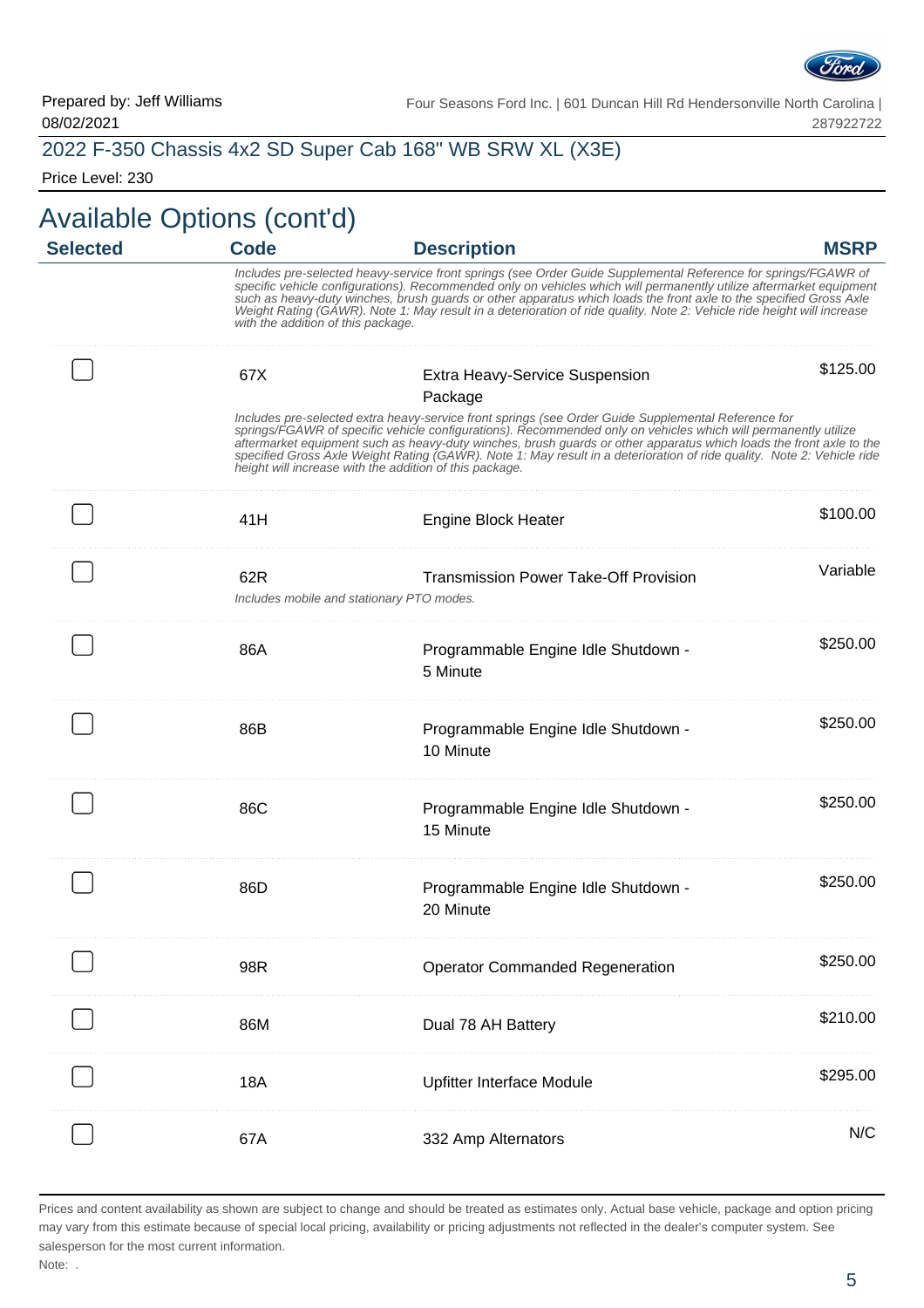

# 2022 F-350 Chassis 4x2 SD Super Cab 168" WB SRW XL (X3E)

Price Level: 230

|                 | <b>Available Options (cont'd)</b>           |                                                                                                                                                                                                                                           |             |
|-----------------|---------------------------------------------|-------------------------------------------------------------------------------------------------------------------------------------------------------------------------------------------------------------------------------------------|-------------|
| <b>Selected</b> | <b>Code</b>                                 | <b>Description</b>                                                                                                                                                                                                                        | <b>MSRP</b> |
|                 | 67B                                         | 397 Amp Alternators                                                                                                                                                                                                                       | \$115.00    |
|                 | 67E                                         | 240 Amp Alternator                                                                                                                                                                                                                        | \$85.00     |
|                 | 65M<br>Removes 40 gallon fuel tank.         | 26.5 Gallon Mid Ship Fuel Tank                                                                                                                                                                                                            | N/C         |
|                 | 63A<br>Includes LED side-mirror spotlights. | <b>Utility Lighting System</b>                                                                                                                                                                                                            | \$160.00    |
|                 | 52B                                         | <b>Trailer Brake Controller</b><br>Includes smart trailer tow connector. Verified to be compatible with electronic actuated drum brakes only.                                                                                             | \$270.00    |
|                 | 18B                                         | <b>Platform Running Boards</b>                                                                                                                                                                                                            | \$445.00    |
|                 | 60C                                         | Audible Lane Departure Warning                                                                                                                                                                                                            | \$115.00    |
|                 | 94P                                         | <b>Pre-Collision Assist</b><br>Includes Automatic Emergency Braking (AEB), automatic high beam and forward collision warning.                                                                                                             | \$115.00    |
|                 | 59H                                         | Center High-Mounted Stop Lamp<br>(CHMSL)                                                                                                                                                                                                  | N/C         |
|                 | 872                                         | Rear View Camera & Prep Kit<br>Pre-installed content includes cab wiring and frame wiring to the rear most cross member. Upfitters kit includes<br>camera with mounting bracket, 20' jumper wire and camera mounting/aiming instructions. | \$415.00    |
|                 | 153                                         | <b>Front License Plate Bracket</b><br>Standard in states requiring 2 license plates and optional to all others.                                                                                                                           | N/C         |
|                 | 43B                                         | Fixed Rear-Window w/Defrost                                                                                                                                                                                                               | \$60.00     |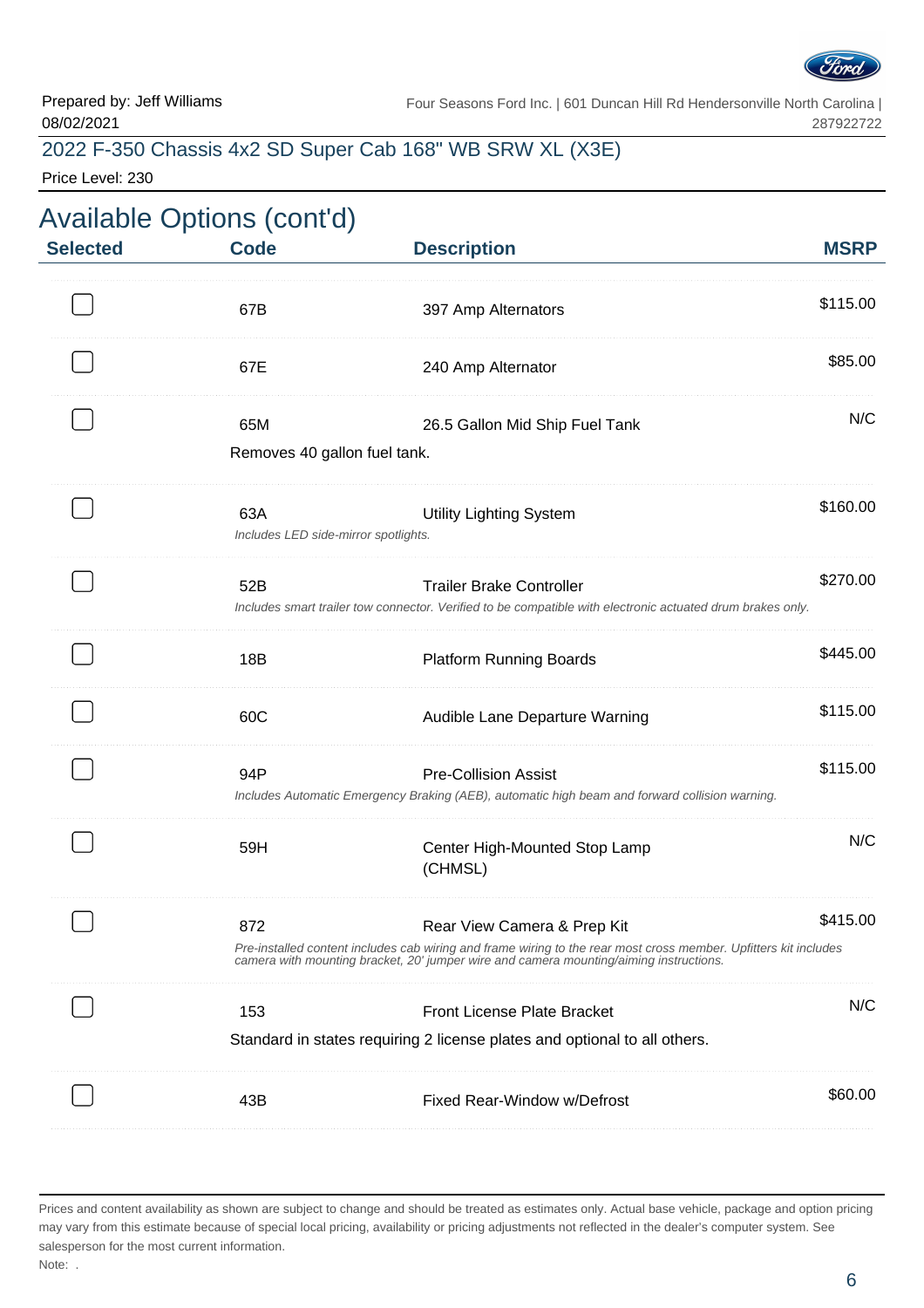

### 2022 F-350 Chassis 4x2 SD Super Cab 168" WB SRW XL (X3E)

Price Level: 230

|                | <b>Description</b>                                          | <b>MSRP</b>                                                                                                                                                                                                                                                                                                                                                                                                                                                                                                                                                                                                                                                                                                                                                                 |
|----------------|-------------------------------------------------------------|-----------------------------------------------------------------------------------------------------------------------------------------------------------------------------------------------------------------------------------------------------------------------------------------------------------------------------------------------------------------------------------------------------------------------------------------------------------------------------------------------------------------------------------------------------------------------------------------------------------------------------------------------------------------------------------------------------------------------------------------------------------------------------|
| 435            | Power-Sliding Rear-Window w/Defrost                         | \$405.00                                                                                                                                                                                                                                                                                                                                                                                                                                                                                                                                                                                                                                                                                                                                                                    |
| 924            | <b>Privacy Glass</b>                                        | \$30.00                                                                                                                                                                                                                                                                                                                                                                                                                                                                                                                                                                                                                                                                                                                                                                     |
| 41A            | Rapid-Heat Supplemental Cab Heater                          | \$250.00                                                                                                                                                                                                                                                                                                                                                                                                                                                                                                                                                                                                                                                                                                                                                                    |
| Includes:      |                                                             |                                                                                                                                                                                                                                                                                                                                                                                                                                                                                                                                                                                                                                                                                                                                                                             |
| 43C            | 110V/400W Outlet                                            | \$175.00                                                                                                                                                                                                                                                                                                                                                                                                                                                                                                                                                                                                                                                                                                                                                                    |
| 76S            | <b>Remote Start System</b>                                  | \$250.00                                                                                                                                                                                                                                                                                                                                                                                                                                                                                                                                                                                                                                                                                                                                                                    |
| 39S            | SiriusXM Radio                                              | \$185.00                                                                                                                                                                                                                                                                                                                                                                                                                                                                                                                                                                                                                                                                                                                                                                    |
| 87H            | Black Molded Hood Deflector (Pre-<br>Installed)             | \$130.00                                                                                                                                                                                                                                                                                                                                                                                                                                                                                                                                                                                                                                                                                                                                                                    |
| 76C            | Exterior Backup Alarm (Pre-Installed)                       | \$140.00                                                                                                                                                                                                                                                                                                                                                                                                                                                                                                                                                                                                                                                                                                                                                                    |
| 91S            | Amber 360-Degree Dual Beacon LED                            | \$675.00                                                                                                                                                                                                                                                                                                                                                                                                                                                                                                                                                                                                                                                                                                                                                                    |
| Pre-installed. |                                                             |                                                                                                                                                                                                                                                                                                                                                                                                                                                                                                                                                                                                                                                                                                                                                                             |
| 91G            | Amber-Wht 360-Deg Dual Beacon LED<br><b>Warning Strobes</b> | \$725.00                                                                                                                                                                                                                                                                                                                                                                                                                                                                                                                                                                                                                                                                                                                                                                    |
|                |                                                             |                                                                                                                                                                                                                                                                                                                                                                                                                                                                                                                                                                                                                                                                                                                                                                             |
| 61S            | Front Splash Guards/Mud Flaps (Pre-<br>Installed)           | \$75.00                                                                                                                                                                                                                                                                                                                                                                                                                                                                                                                                                                                                                                                                                                                                                                     |
|                | Pre-installed.                                              | - 397 Amp Alternators<br>Includes 1 I/P mounted center speaker and a 3-month prepaid subscription. Service is not available in Alaska and<br>Hawaii. Subscriptions to all SiriusXM services are sold by SiriusXM after trial period. If you decide to continue service<br>after your trial, the subscription plan you choose will automatically renew thereafter and you will be charged according<br>to your chosen payment method at then-current rates. Fees and taxes apply. To cancel you must call SiriusXM at 1-<br>866-635-2349. See SiriusXM customer agreement for complete terms at www.siriusxm.com. All fees and<br>programming subject to change. Sirius, XM and all related marks and logos are trademarks of Sirius XM Radio Inc.<br><b>Warning Strobes</b> |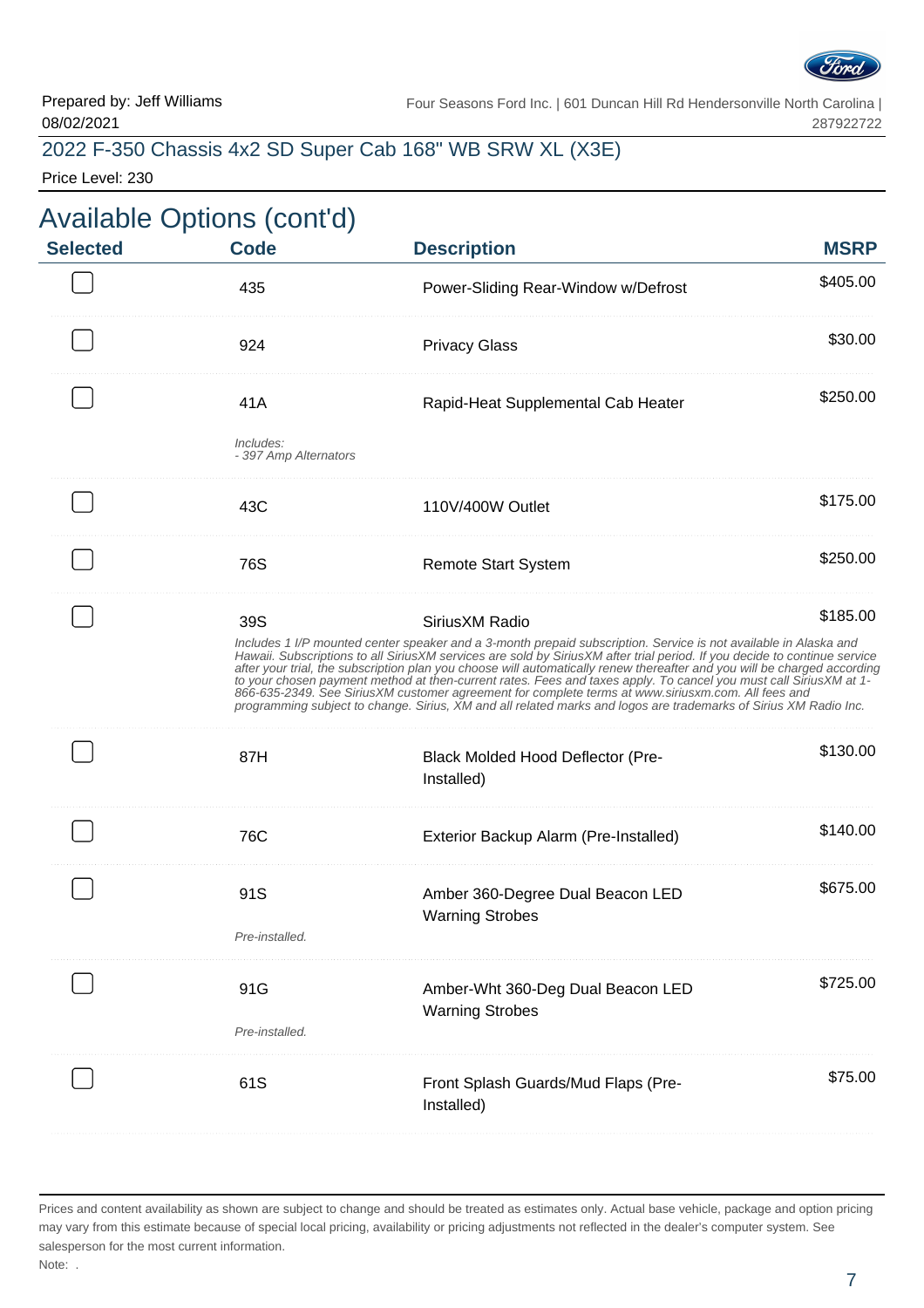

# 2022 F-350 Chassis 4x2 SD Super Cab 168" WB SRW XL (X3E)

Price Level: 230

| Available Options (cont'd) |      |                                         |        |  |
|----------------------------|------|-----------------------------------------|--------|--|
| <b>Selected</b>            | Code | <b>Description</b>                      |        |  |
|                            |      | Front Wheel Well Liners (Pre-Installed) | 180.00 |  |
|                            | 79V  | COV Required                            |        |  |
|                            |      | <b>Priced DORA</b>                      |        |  |

#### **Fleet Options**

| 47A                                                                                                                        | Ambulance Prep Package (LPO)                                                                                                                                                                                                                                                                                                                                                                                                                                                                                                                                                                                                                                                                                                                                                                                                                                                                                                                                                                                                                                                                                                                                                                                                                                                                                                                                                                                                            | \$1,205.00 |
|----------------------------------------------------------------------------------------------------------------------------|-----------------------------------------------------------------------------------------------------------------------------------------------------------------------------------------------------------------------------------------------------------------------------------------------------------------------------------------------------------------------------------------------------------------------------------------------------------------------------------------------------------------------------------------------------------------------------------------------------------------------------------------------------------------------------------------------------------------------------------------------------------------------------------------------------------------------------------------------------------------------------------------------------------------------------------------------------------------------------------------------------------------------------------------------------------------------------------------------------------------------------------------------------------------------------------------------------------------------------------------------------------------------------------------------------------------------------------------------------------------------------------------------------------------------------------------|------------|
| Requires valid FIN code.                                                                                                   |                                                                                                                                                                                                                                                                                                                                                                                                                                                                                                                                                                                                                                                                                                                                                                                                                                                                                                                                                                                                                                                                                                                                                                                                                                                                                                                                                                                                                                         |            |
| been integrated into the engine control module.<br>Includes:<br>- 397 Amp Alternators<br>- Operator Commanded Regeneration | Includes 5,250 to 5,990 lbs front springs/front GAWR rating, see supplemental order guide for complete details.<br>Incomplete vehicle package - requires further manufacture and certification by a final stage manufacturer. Ford<br>vehicles are suitable for producing ambulances only if equipped with the Ford ambulance prep package. In addition,<br>Ford urges ambulance manufacturers to follow the recommendations of the Ford incomplete vehicle manual and the<br>Ford truck body builders layout book (and pertinent supplements). Using a Ford vehicle without the Ford ambulance<br>prep package to produce an ambulance voids the Ford warranty. Note: Stationary Elevated Idle Control (SEIC) has                                                                                                                                                                                                                                                                                                                                                                                                                                                                                                                                                                                                                                                                                                                      |            |
| 47L                                                                                                                        | Ambulance Prep Pkg w/Special<br>Emissions (LPO)                                                                                                                                                                                                                                                                                                                                                                                                                                                                                                                                                                                                                                                                                                                                                                                                                                                                                                                                                                                                                                                                                                                                                                                                                                                                                                                                                                                         | \$1,205.00 |
| Requires valid FIN code.                                                                                                   |                                                                                                                                                                                                                                                                                                                                                                                                                                                                                                                                                                                                                                                                                                                                                                                                                                                                                                                                                                                                                                                                                                                                                                                                                                                                                                                                                                                                                                         |            |
| Includes:<br>- 397 Amp Alternators<br>- Operator Commanded Regeneration                                                    | Includes EPA special emergency vehicle emissions and 5,250 to 5,990 lbs max front springs/front GAWR, see<br>supplemental order guide for complete details. Incomplete vehicle package - requires further manufacture and<br>certification by a final stage manufacturer. Ford vehicles are suitable for producing ambulances with special<br>emissions only if equipped with the Ford ambulance prep package with EPA special emergency vehicle emissions. In<br>addition, Ford urges ambulance manufacturers to follow the recommendations of the Ford incomplete vehicle manual<br>and the Ford truck body builders layout book (and pertinent supplements). Using a Ford vehicle without the Ford<br>ambulance package with EPA special emergency vehicle emissions to produce an ambulance with special emissions<br>voids the Ford warranty. Note 1: Stationary Elevated Idle Control (SEIC) has been integrated into the engine control<br>module. Note 2: Engine calibration significantly reduces the possibility of depower mode when in stationary PTO<br>operation. Note 3: Operator commanded regen allowed down to 30% of DPF filter full, instead of 100%. Note 4: Must<br>meet the definition of an emergency vehicle, an ambulance or fire truck per 40 CFR 86.1803.01 in the federal register.<br>Note 5: California code of regulations allows for the sale of federally certified emergency vehicles in California. |            |
| 47J                                                                                                                        | Fire/Rescue Prep Pkg w/EPA Special<br>Emissions (LPO)                                                                                                                                                                                                                                                                                                                                                                                                                                                                                                                                                                                                                                                                                                                                                                                                                                                                                                                                                                                                                                                                                                                                                                                                                                                                                                                                                                                   | \$1,205.00 |
| Requires valid FIN code.                                                                                                   |                                                                                                                                                                                                                                                                                                                                                                                                                                                                                                                                                                                                                                                                                                                                                                                                                                                                                                                                                                                                                                                                                                                                                                                                                                                                                                                                                                                                                                         |            |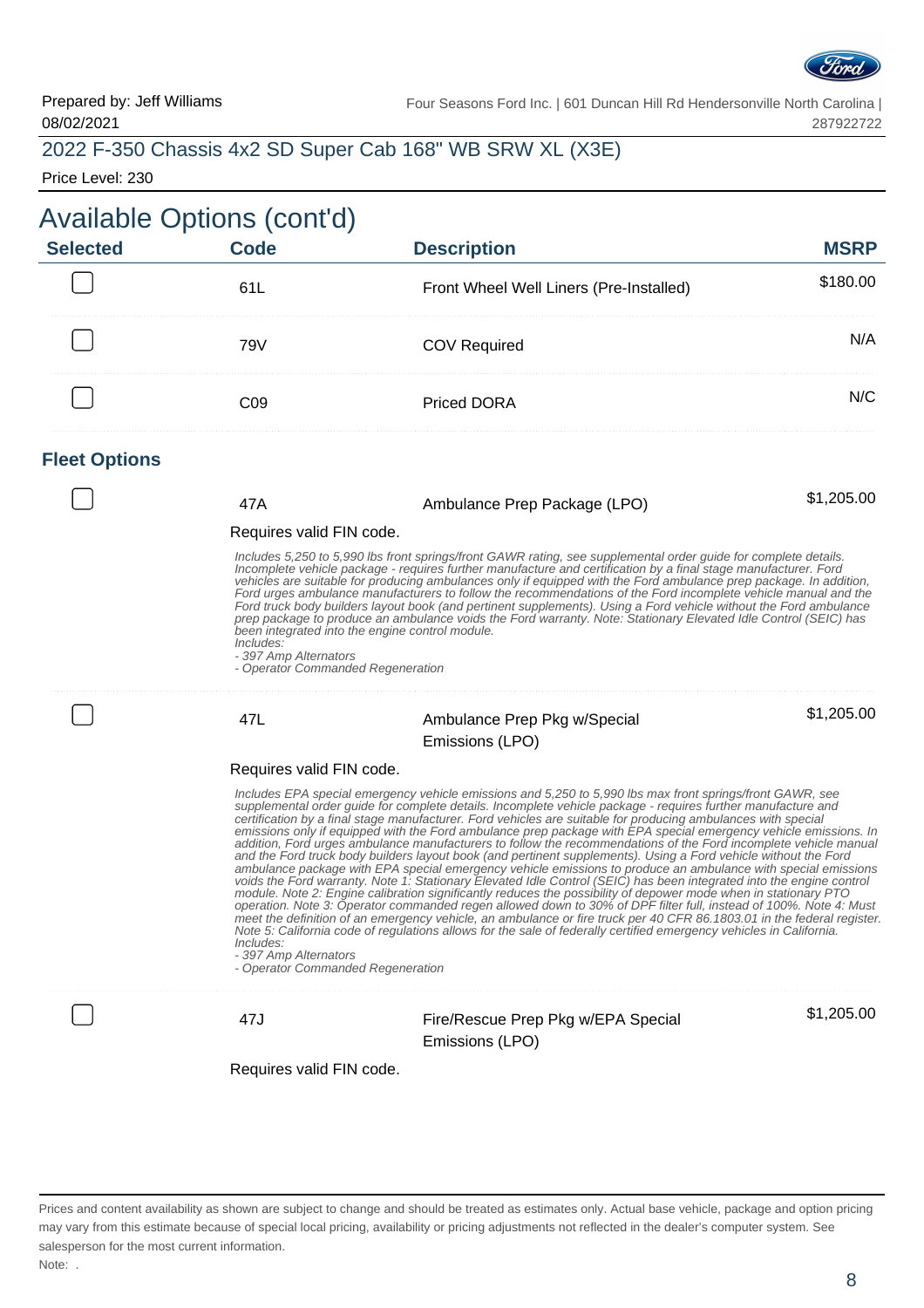

#### 2022 F-350 Chassis 4x2 SD Super Cab 168" WB SRW XL (X3E)

Price Level: 230

# Available Options (cont'd)

| <b>Selected</b> | <b>Code</b>                                                             | <b>Description</b>                                                                                                                                                                                                                                                                                                                                                                                                                                                                                                                                                                                                                                                                                                                                                                                                                                                                                                                                                                                                                   | <b>MSRP</b> |
|-----------------|-------------------------------------------------------------------------|--------------------------------------------------------------------------------------------------------------------------------------------------------------------------------------------------------------------------------------------------------------------------------------------------------------------------------------------------------------------------------------------------------------------------------------------------------------------------------------------------------------------------------------------------------------------------------------------------------------------------------------------------------------------------------------------------------------------------------------------------------------------------------------------------------------------------------------------------------------------------------------------------------------------------------------------------------------------------------------------------------------------------------------|-------------|
|                 | Includes:<br>- 397 Amp Alternators<br>- Operator Commanded Regeneration | Includes upgraded front springs/GAWR rating, please see supplemental order guide, or visit fordbbas.com for<br>complete details. Incomplete vehicle package - requires further manufacture and certification by a final stage<br>manufacturer. Ford urges Fire/Rescue vehicle manufacturers to follow the recommendations of the Ford Incomplete<br>Vehicle Manual and the Ford Truck Body Builders Layout Book (and pertinent supplements). Note 1: Stationary<br>Elevated Idle Control (SEIC) has been integrated into the engine control module. Note 2: Engine calibration<br>significantly reduces the possibility of depower mode when in stationary PTO operation. Note 3: Operator<br>commanded regen allowed down to 30% of DPF filter full, instead of 100%. Note 4: Must meet the definition of an<br>emergency vehicle, an Ambulance or Fire Truck per 40 CFR 86.1803.01 in the federal register. Note 5: California<br>Code of Regulations allows for the sale of federally certified emergency vehicles in California. |             |
|                 | 525<br>Requires valid FIN code.                                         | <b>Steering Wheel-Mounted Cruise</b><br>Control (LPO)                                                                                                                                                                                                                                                                                                                                                                                                                                                                                                                                                                                                                                                                                                                                                                                                                                                                                                                                                                                | \$235.00    |
|                 | 942<br>Requires valid FIN code.<br>cluster controllable.                | Daytime Running Lamps (DRL) (LPO)<br>The non-controllable 942 Daytime Running Lamps (DRL) replace the standard Daytime Running Lamps (DRL) on/off                                                                                                                                                                                                                                                                                                                                                                                                                                                                                                                                                                                                                                                                                                                                                                                                                                                                                    | \$45.00     |
|                 | 926<br>Requires valid FIN code.                                         | Speed Limitation - 65-MPH Governed<br>Top Speed (LPO)                                                                                                                                                                                                                                                                                                                                                                                                                                                                                                                                                                                                                                                                                                                                                                                                                                                                                                                                                                                | \$80.00     |
|                 | 927<br>Requires valid FIN code.                                         | Speed Limitation - 75-MPH Governed<br>Top Speed (LPO)                                                                                                                                                                                                                                                                                                                                                                                                                                                                                                                                                                                                                                                                                                                                                                                                                                                                                                                                                                                | \$80.00     |
|                 | 18L<br>Requires valid FIN code.                                         | <b>Tire Pressure Monitoring System</b><br>Delete (LPO)                                                                                                                                                                                                                                                                                                                                                                                                                                                                                                                                                                                                                                                                                                                                                                                                                                                                                                                                                                               | N/C         |
|                 | 63G<br>Requires valid FIN code.                                         | <b>Bright Grille (LPO)</b>                                                                                                                                                                                                                                                                                                                                                                                                                                                                                                                                                                                                                                                                                                                                                                                                                                                                                                                                                                                                           | N/C         |
|                 | 17F<br>Requires valid FIN code.                                         | XL Decor Group (LPO)                                                                                                                                                                                                                                                                                                                                                                                                                                                                                                                                                                                                                                                                                                                                                                                                                                                                                                                                                                                                                 | \$220.00    |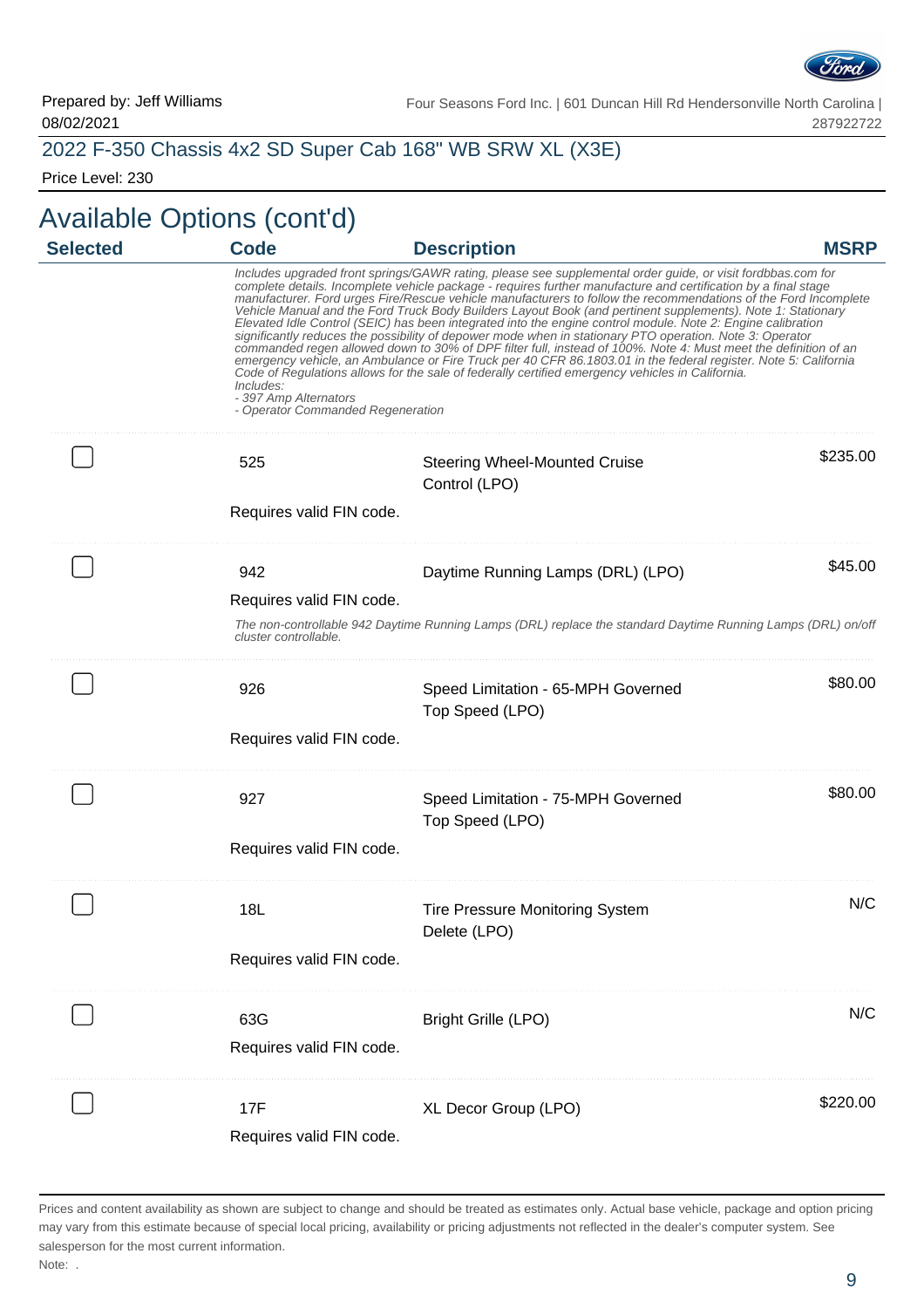

# 2022 F-350 Chassis 4x2 SD Super Cab 168" WB SRW XL (X3E)

Price Level: 230

| <b>Description</b>                 |                                                                                                                                                                                                                               | <b>Selected</b> |
|------------------------------------|-------------------------------------------------------------------------------------------------------------------------------------------------------------------------------------------------------------------------------|-----------------|
|                                    |                                                                                                                                                                                                                               |                 |
| <b>Built: Kentucky Truck Plant</b> |                                                                                                                                                                                                                               |                 |
| <b>Built: Ohio Plant</b>           |                                                                                                                                                                                                                               |                 |
| Ship Thru: Dejana                  |                                                                                                                                                                                                                               |                 |
| Ship-Thru: General Truck Body      |                                                                                                                                                                                                                               |                 |
| Ship-Thru: KC Truck Systems Inc.   |                                                                                                                                                                                                                               |                 |
| Ship Thru: Zoresco Equipment       |                                                                                                                                                                                                                               |                 |
| Ship-Thru: Altec                   |                                                                                                                                                                                                                               |                 |
| Ship-Thru: Reading Equipment       |                                                                                                                                                                                                                               |                 |
| Ship-Thru: Reading Equipment       |                                                                                                                                                                                                                               |                 |
| Ship-Thru: Zoresco Equipment       |                                                                                                                                                                                                                               |                 |
| Ship-Thru: L&Z Co.                 |                                                                                                                                                                                                                               |                 |
| Ship-Thru: Venchurs Vehicle System |                                                                                                                                                                                                                               |                 |
| Ship-Thru: NBC Truck Equipment     |                                                                                                                                                                                                                               |                 |
| Ship-Thru: National Fleet Services |                                                                                                                                                                                                                               |                 |
|                                    | <b>Code</b><br>Includes:<br>- Bright Chrome Hub Covers & Center Ornaments<br>- Chrome Front Bumper<br>D <sub>9E</sub><br>D <sub>9</sub> D<br>311<br>31U<br>319<br>31Y<br>31A<br>31S<br>31B<br>31C<br>31E<br>31F<br>31G<br>313 |                 |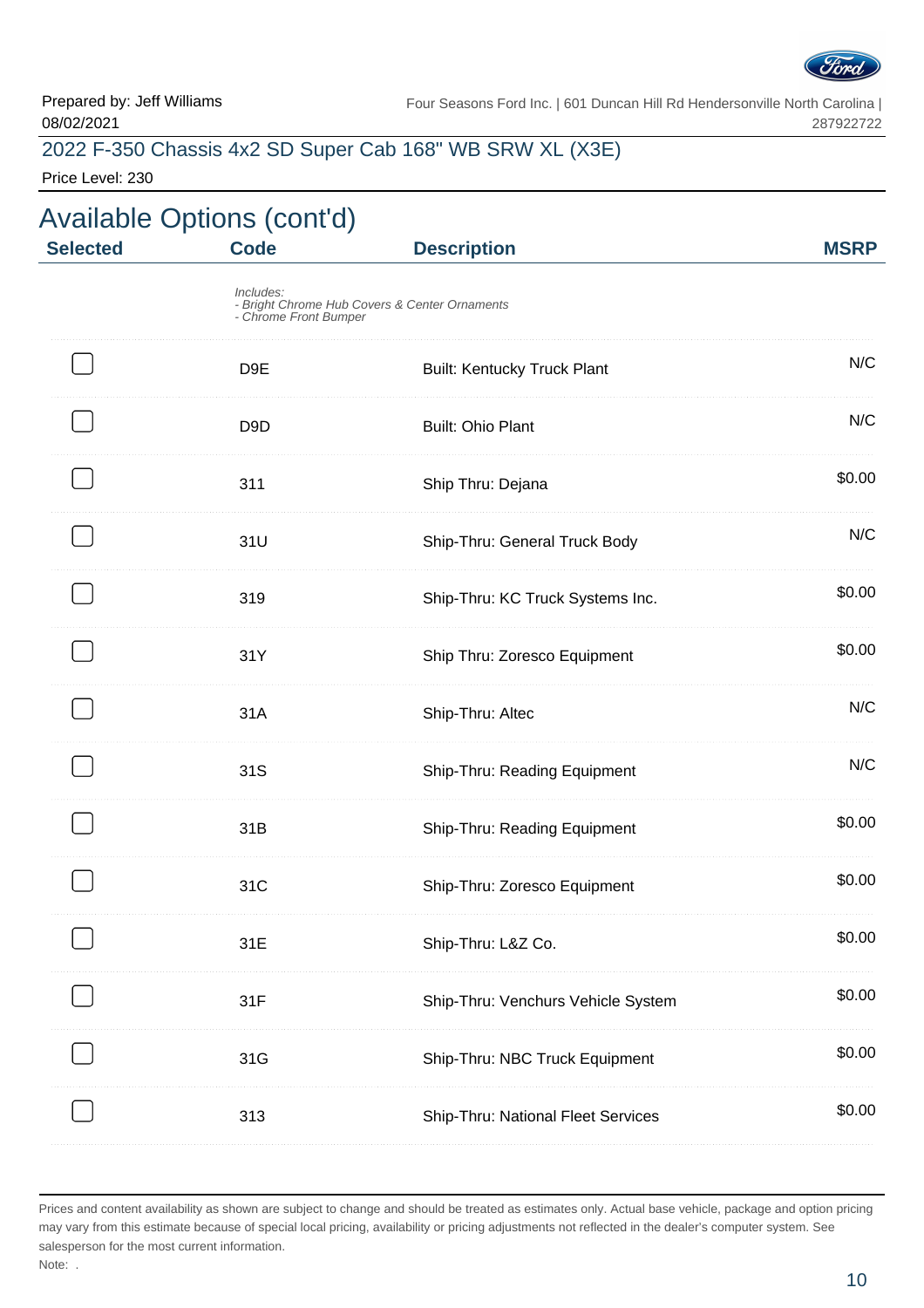

# 2022 F-350 Chassis 4x2 SD Super Cab 168" WB SRW XL (X3E)

Price Level: 230

| <b>Selected</b> | <b>Code</b>                        | <b>Description</b>                                                                                                       | <b>MSRP</b> |
|-----------------|------------------------------------|--------------------------------------------------------------------------------------------------------------------------|-------------|
|                 | 31L                                | Ship-Thru: Louisville Truck Equipment                                                                                    | N/C         |
|                 | 31M                                | Ship-Thru: Manning Truck Equipment                                                                                       | N/C         |
|                 | 31N                                | Ship-Thru: Monroe Truck Equipment                                                                                        | N/C         |
|                 | 31P                                | Ship-Thru: Roush Industries                                                                                              | \$0.00      |
|                 | 315                                | Ship-Thru: Alt Fuel Innovations, LLC<br>(AFI)                                                                            | \$0.00      |
|                 | 31W                                | Ship-Thru: Knapheide - IN                                                                                                | N/C         |
|                 | 31V                                | Ship-Thru: Knapheide Truck Equipment                                                                                     | \$0.00      |
|                 | 316                                | Ship-Thru: Westport Dallas Inc                                                                                           | \$0.00      |
|                 | 314                                | Ship-Thru: Reading Equipment &<br>Distribution                                                                           | \$0.00      |
|                 | <b>FLADCR</b>                      | <b>Fleet Advertising Credit</b>                                                                                          | \$0.00      |
|                 | F11110<br><b>FINALZ</b>            | Fleet Final Order Date: TBD                                                                                              | N/C         |
|                 | 56M                                | Ford US National Fleet Incentives Ford<br><b>US National - 05/04/21</b>                                                  | \$0.00      |
|                 | $96V_{-}$                          | XL Value Package (Fleet)                                                                                                 | \$395.00    |
|                 | Includes:<br>- Chrome Front Bumper | - XL Decor Group (LPO)<br>- Bright Chrome Hub Covers & Center Ornaments<br>- Steering Wheel-Mounted Cruise Control (LPO) |             |